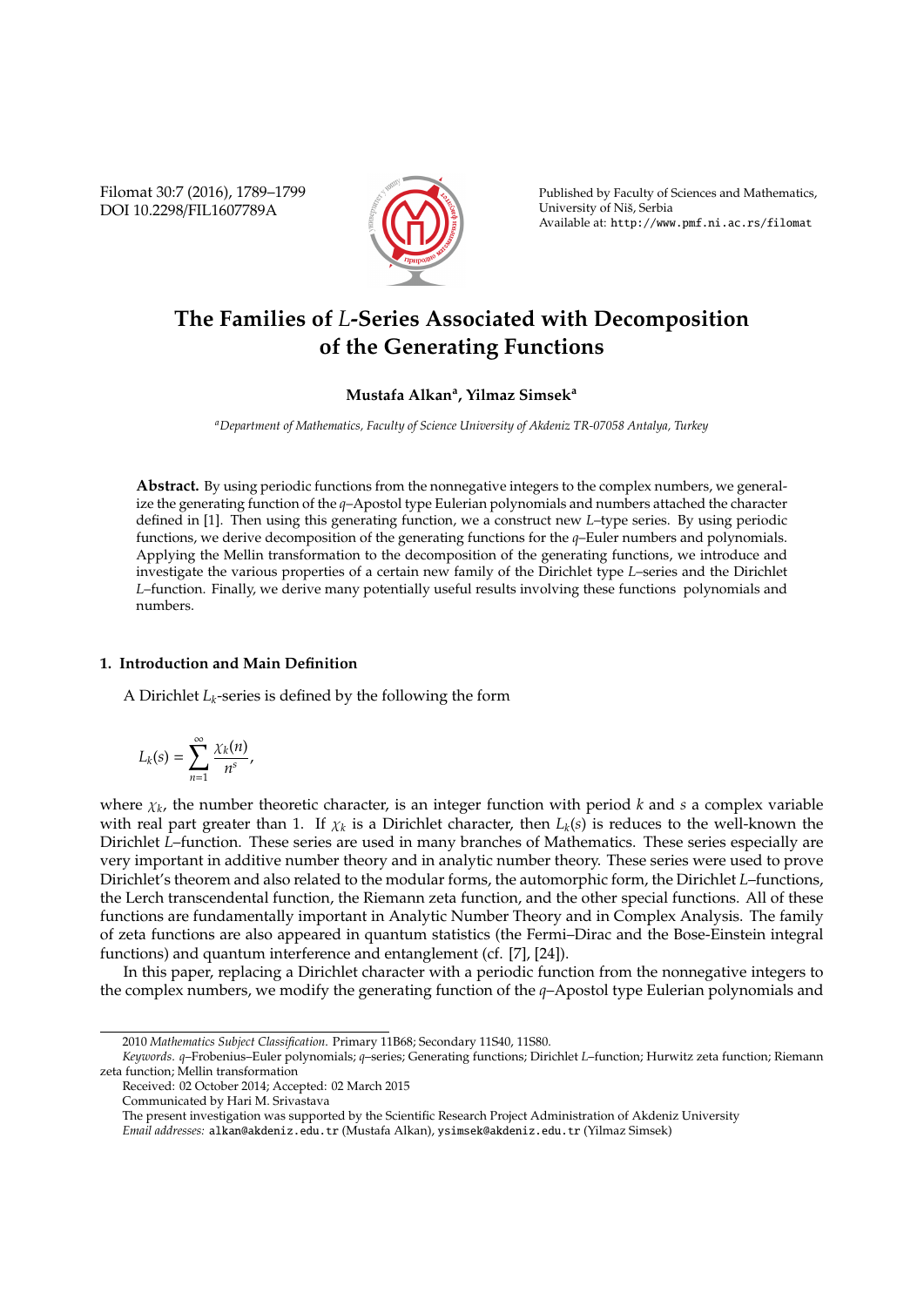numbers attached the character defined in [1]. Using the generating function of the *q*–Eulerian polynomials attached a periodic function χ, we construct a new *L*–type series. We get some fundamental properties of these series and also decompose the generating functions for the *q*–Eulerian polynomials attached to the periodic function. This decomposition provided us to compute the *q*–Apostol–type Eulerian polynomials more easily. By using this inspiration, we derive some new decompositions for the *q*–Apostol–type Eulerian polynomials and *L*–type series attached to the periodic function with the period *f*. These decompositions are related to the period of the periodic function. We summarize our results in detail as follows;

In Section 1, we give generating function for the *q*–Apostol type Eulerian polynomials and numbers attached a periodic function  $\chi$ . By applying the Mellin transformation to these generating functions, we define interpolation functions for the *q*–Apostol type Eulerian numbers and polynomials. We also define a family of Dirichlet type *L*–series related to the family of Dirichlet type zeta function.

In Section 3, we give some algebraic concepts which are related to the sets and some properties of subgroups. By using these concepts, we decompose a family of Dirichlet type *L*–series which interpolate generalized Eulerian numbers and polynomials at negative integers. We also give one example which are related to our decomposition theorem.

Throughout this paper, we use the following standard notions:

 $\mathbb{N} = \{1, 2, \dots\}$ ,  $\mathbb{N}_0 = \{0, 1, 2, \dots\} = \mathbb{N} \cup \{0\}$  and also, as usual, R denotes the set of real number,  $\mathbb{R}^+$ denotes the set of positive real number and C denotes the set of complex numbers.

If  $q \in \mathbb{R}$  then we assume that  $0 < q < 1$ . If  $q \in \mathbb{C}$  then we assume that  $|q| < 1$ . Then

$$
[x] = [x : q] = \begin{cases} \frac{1-q^x}{1-q}, & \text{if } q \neq 1 \\ x, & \text{if } q = 1. \end{cases}
$$

### **2. The** *q***-Eulerian Polynomials and Numbers**

Let  $\chi$  be a function from  $\mathbb{N}_0$  to  $\mathbb{C}$ . If there is a positive integer f such that  $\chi(f m + x) = \chi(x)$  and for  $m, x \in \mathbb{N}_0$ , then x is called a periodic function with the period f. It is clear that any character with the conductor *f* is a periodic function with the period *f*. Then by using the periodic function, we modify our definition of the *q*-Apostol type Eulerian polynomials and numbers attached the character χ in [1]:

**Definition 2.1.** Let  $a, b \in \mathbb{R}^+$  ( $a \neq b$  and  $a \geq 1$ ),  $u \in \mathbb{C} \setminus \{1\}$ ,  $\lambda, q \in \mathbb{C}$  with  $|q| < 1$ . Let  $\chi$  be a function from  $\mathbb{N}_0$  to C *with the period f .*

*i*) *The q–Eulerian numbers attached the character* χ*:*

 $\mathcal{H}_{n,r}(u;a,b;\lambda;q)$ 

*are defined by means of the following generating function:*

$$
F_{\lambda,q,\chi}(t,u,a,b) = \left(1 - \frac{a^{[f]t}}{u^f}\right) \sum_{m=0}^{\infty} \left(\frac{\lambda}{u}\right)^m b^{[m]t} \chi(m) = \sum_{n=0}^{\infty} H_{n,\chi}(u;a,b;\lambda;q) \frac{t^n}{n!},\tag{1}
$$

*ii*) *The q–Eulerian polynomials attached the character* χ*:*

 $\mathcal{H}_{n,x}(x; u; a, b; \lambda; q)$ 

*are defined by means of the following generating function:*

$$
F_{\lambda,q,\chi}(t,x,u,a,b) = \left(1 - \frac{a^{[f]t}}{u^f}\right) \sum_{m=0}^{\infty} \left(\frac{\lambda}{u}\right)^m b^{[m+x]t} \chi(m) = \sum_{n=0}^{\infty} H_{n,\chi}(x;u;a,b;\lambda;q) \frac{t^n}{n!}
$$
 (2)

*where*

 $\begin{array}{c} \hline \end{array}$ λ  $\frac{\lambda}{u}b^t$  $< 1$ .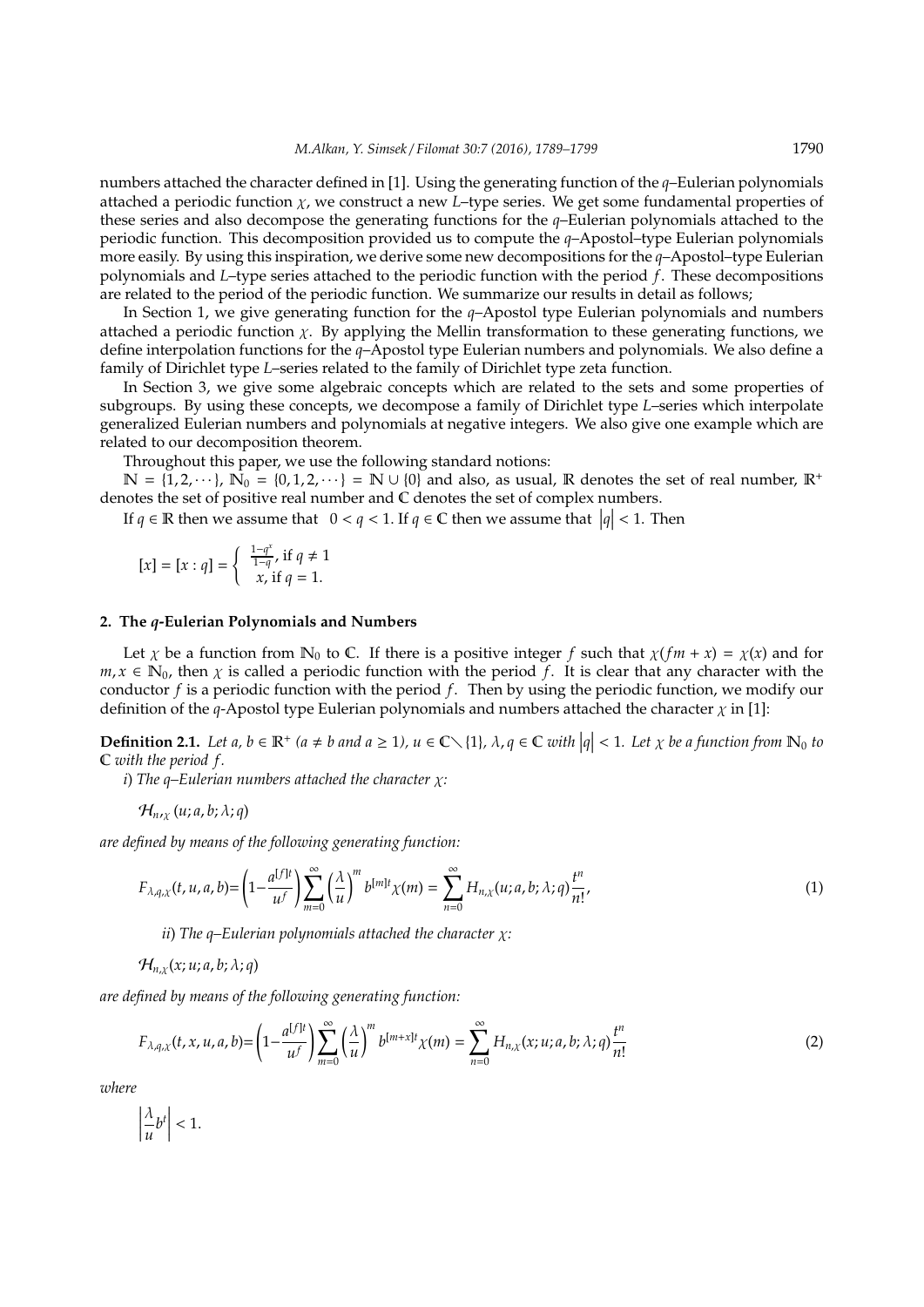Observe that

$$
\mathcal{H}_{n,\chi}(0; u; a, b; \lambda; q) = \mathcal{H}_{n,\chi}(u; a, b; \lambda; q),
$$

which denotes the *q*–Eulerian numbers. When  $q \to 1$  and  $\chi(m) \equiv 1$  for all  $m \in \mathbb{N}_0$  into (2), we have

$$
\left(1-\frac{a^t}{u}\right)\sum_{m=0}^{\infty}\left(\frac{\lambda}{u}\right)^m b^{(m+x)t}=\sum_{n=0}^{\infty}H_n(x;u;a,b;\lambda)\frac{t^n}{n!}
$$

(*cf*. [22], [18], [19]). Setting  $a = \lambda = 1$  and  $b = e$  into the above equation, we arrive at the generating function for the Frobenious-Euler polynomials,  $H_n(x; u) = H_n(x; u; 1, e; 1)$ :

$$
\frac{1-u}{e^t-u}e^{tx}=\sum_{n=0}^{\infty}H_n(x;u)\frac{t^n}{n!}.
$$

Setting  *into the above equation, we have generating function for the classical Euler polynomials* 

$$
\frac{2}{e^t + 1} e^{tx} = \sum_{n=0}^{\infty} E_n(x) \frac{t^n}{n!}
$$

which of course  $E_n(0) = E_n$ , denotes the classical Euler numbers (*cf*. [1]-[23]).

By using the period *f* of  $\chi$  with  $\chi(f) = 1$  and combining with  $F_{\lambda,q}(t, x, u, a, b)$ , we modify (1) and (2), respectively as follows:

$$
F_{\lambda,q,\chi}(t,u,a,b) = \sum_{i=0}^{f-1} \left(\frac{\lambda}{u}\right)^i \chi(i) F_{\lambda^f,q^f}\left(t[f],\frac{i}{f},u^f,a,b\right)
$$

and

$$
F_{\lambda,q,\chi}(t,x,u,a,b) = \sum_{i=0}^{f-1} \left(\frac{\lambda}{u}\right)^i \chi(i) F_{\lambda^f,q^f}\left([f]t, \frac{i+x}{f}, u^f,a,b\right).
$$
\n(3)

We also note that Equation (1) is the unique solution of the following a *q*–difference equation:

$$
F_{\lambda,q,\chi}(t,u,a,b) = \left(1-\frac{a^{[f]t}}{u^f}\right)\sum_{m=0}^{f-1}\left(\frac{\lambda}{u}\right)^m\chi(m)b^{[m]t}+\left(\frac{\lambda}{u}\right)^f b^{[f]t}F_{\lambda,q,\chi}\left(t,u,a,b^{q^f}\right).
$$

On the other hand, we get

$$
F_{\lambda,q,\chi}(t,x,u,a,b)=\sum_{m=0}^{\infty}\left(\frac{\lambda}{u}\right)^{m}\chi(m)\left(e^{([m+x]\ln b)t}-\frac{1}{u^{f}}e^{([f]\ln a+[m+x]\ln b)t}\right).
$$

Therefore, by using the expression of expansional function in the above equation, we have

$$
\sum_{n=0}^{\infty} H_{n,\chi}(x; u; a, b; \lambda; q) \frac{t^n}{n!} = \sum_{m=0}^{\infty} \sum_{n=0}^{\infty} \left(\frac{\lambda}{u}\right)^m \chi(m) \left(\left[\left(m + x\right] \ln b\right)^n - \frac{1}{u^f} \left(\left[f\right] \ln a + \left[m + x\right] \ln b\right)^n\right) \frac{t^n}{n!}.
$$

Comparing the coefficient of  $\frac{t^n}{n!}$  $\frac{r}{n!}$  on both sides of the above equation, we arrive at the following theorem: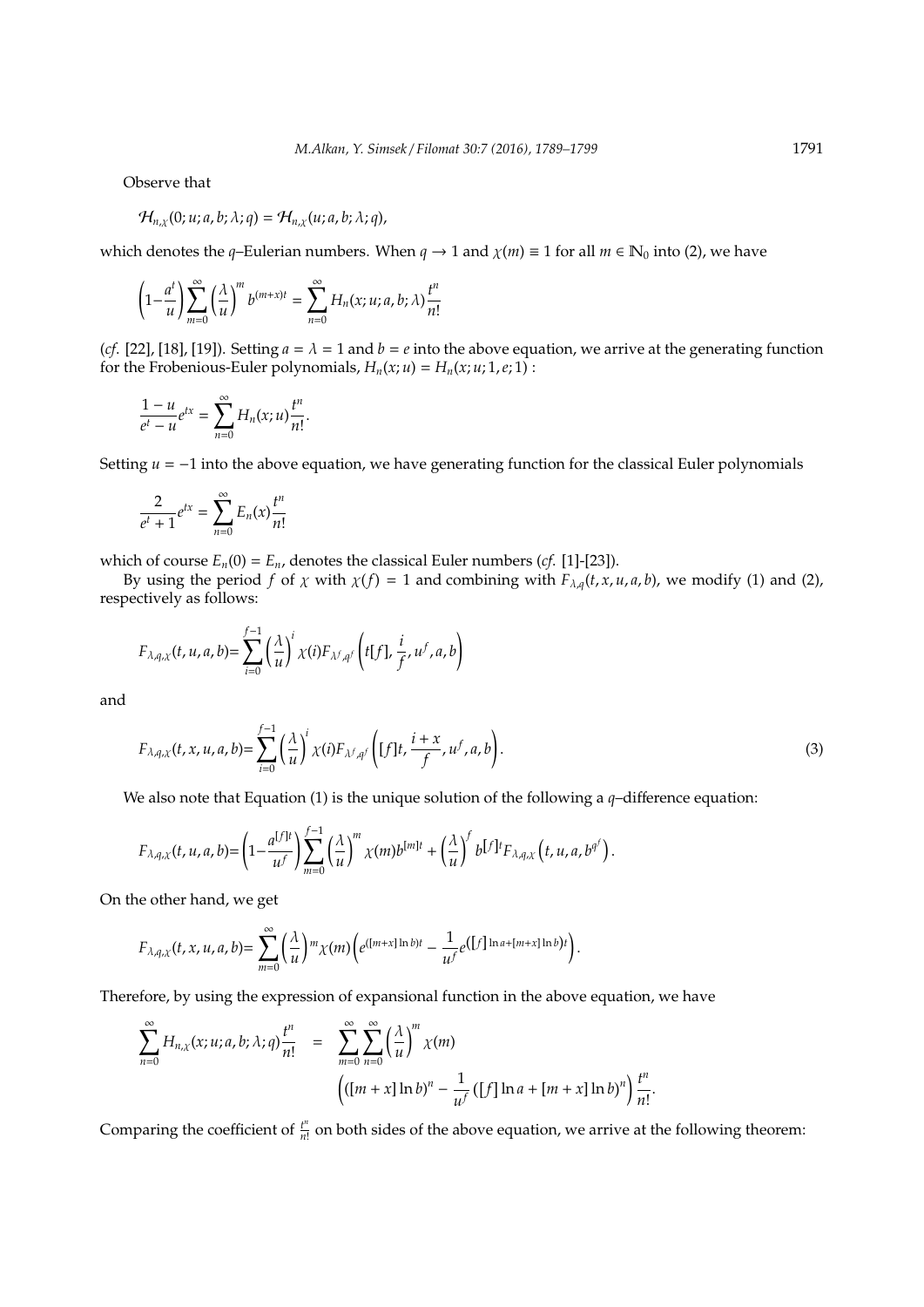**Theorem 2.2.** Let  $a, b \in \mathbb{R}^+$ ,  $u \in \mathbb{C} \setminus \{1\}$ ,  $\lambda, q \in \mathbb{C}$  such that  $|q| < 1$ ,  $\left|\frac{\lambda \ln b}{u}\right| < 1$ ,  $a \neq b$  and  $a \geq 1$ . For positive integer *n*,

$$
H_{n,\chi}(x;u;a,b;\lambda;q) = \sum_{n=0}^{\infty} \left(\frac{\lambda}{u}\right)^m \chi(m) \left( ([m+x] \ln b)^n - \frac{1}{u^f} ([f] \ln a + [m+x] \ln b)^n \right).
$$
 (4)

Let  $a, b \in \mathbb{R}^+, u \in \mathbb{C} \setminus \{1\}, \lambda, q \in \mathbb{C}$  such that  $|q| < 1, |\frac{\lambda b^i}{u}|$  $\left| \frac{b^i}{u} \right|$  < 1, *a*  $\neq$  *b* and *a*  $\geq$  1. From [18], we recall the following generating function:

$$
F_{\lambda,q}(t,x,u,a,b) = \left(1 - \frac{a^t}{u}\right) \sum_{m=0}^{\infty} \left(\frac{\lambda}{u}\right)^m b^{[m+x]t} = \sum_{m=0}^{\infty} H_{m,\lambda,q}(x;u;a;b) \frac{t^m}{m!}.
$$
 (5)

By applying the Mellin transformation to the generating function in Equation (5), we get the following integral representation of the family zeta functions:

$$
\zeta_{\lambda,q}(s,x,u,a,b) = \frac{1}{\Gamma(s)} \int_0^{\infty} t^{s-1} F_{\lambda,q}(-t,x,u,a,b) dt \; (\min\{\mathcal{R}(s),\mathcal{R}(x)\} > 0), \tag{6}
$$

where the additional constraint  $\mathcal{R}(x) > 0$  is required for the convergence of the infinite integral occurring on the right-hand side at its upper terminal.

By using the above integral representation, we are ready to define the following definition of the Hurwitz-type zeta function:

**Definition 2.3.** Let  $a, b \in \mathbb{R}^+$  with  $a \neq b(a \geq 1)$ ,  $u \in \mathbb{C} \setminus \{1\}$ ,  $\lambda, q \in \mathbb{C}$  such that  $|q| < 1$  and  $|\frac{\lambda}{u}| < 1$ . We define the *Hurwitz-Lerch type zeta function*

$$
\zeta_{\lambda,q}(s,x,u,a,b) = \sum_{m=0}^{\infty} \left(\frac{\lambda}{u}\right)^m \left(\frac{1}{([m+x]\ln b)^s} - \frac{1}{u(\ln a + [m+x]\ln b)^s}\right).
$$
\n(7)

Setting  $x = 0$  in (7), we obtain the Riemann type zeta function as follows;

$$
\zeta_{\lambda,q}(s,u,a,b) = \sum_{m=1}^{\infty} \left(\frac{\lambda}{u}\right)^m \left(\frac{1}{([m]\ln b)^s} - \frac{1}{u(\ln a + [m]\ln b)^s}\right).
$$
\n(8)

By applying the elementary series identity (cf. [23]):

$$
\sum_{n=0}^{\infty} \Lambda(n) = \sum_{j=0}^{f-1} \sum_{m=0}^{\infty} \Lambda(j + fm) \quad (f \in \mathbb{N}).
$$
\n(9)

It is not difficult to derive the following alternative form of the definition (8). That is, by the following theorem, we give a relation between the function  $\zeta_{\lambda,q}(s,x,u,a,b)$  and the function  $\zeta_{\lambda,q}(s,u,a,b)$ :

**Theorem 2.4.** *For an integer d and*  $s \in \mathbb{C}$ *, we have* 

$$
\zeta_{\lambda,q}(s,u,a,b)=\left(\frac{1}{[d]}\right)^s\sum_{i=0}^d\left(\frac{\lambda}{u}\right)^i\zeta_{\lambda^d,q^d}\left(s,\frac{i}{d},u^d,a^{\frac{u^{1-d}}{[d]}} ,b^{u^{1-d}}\right).
$$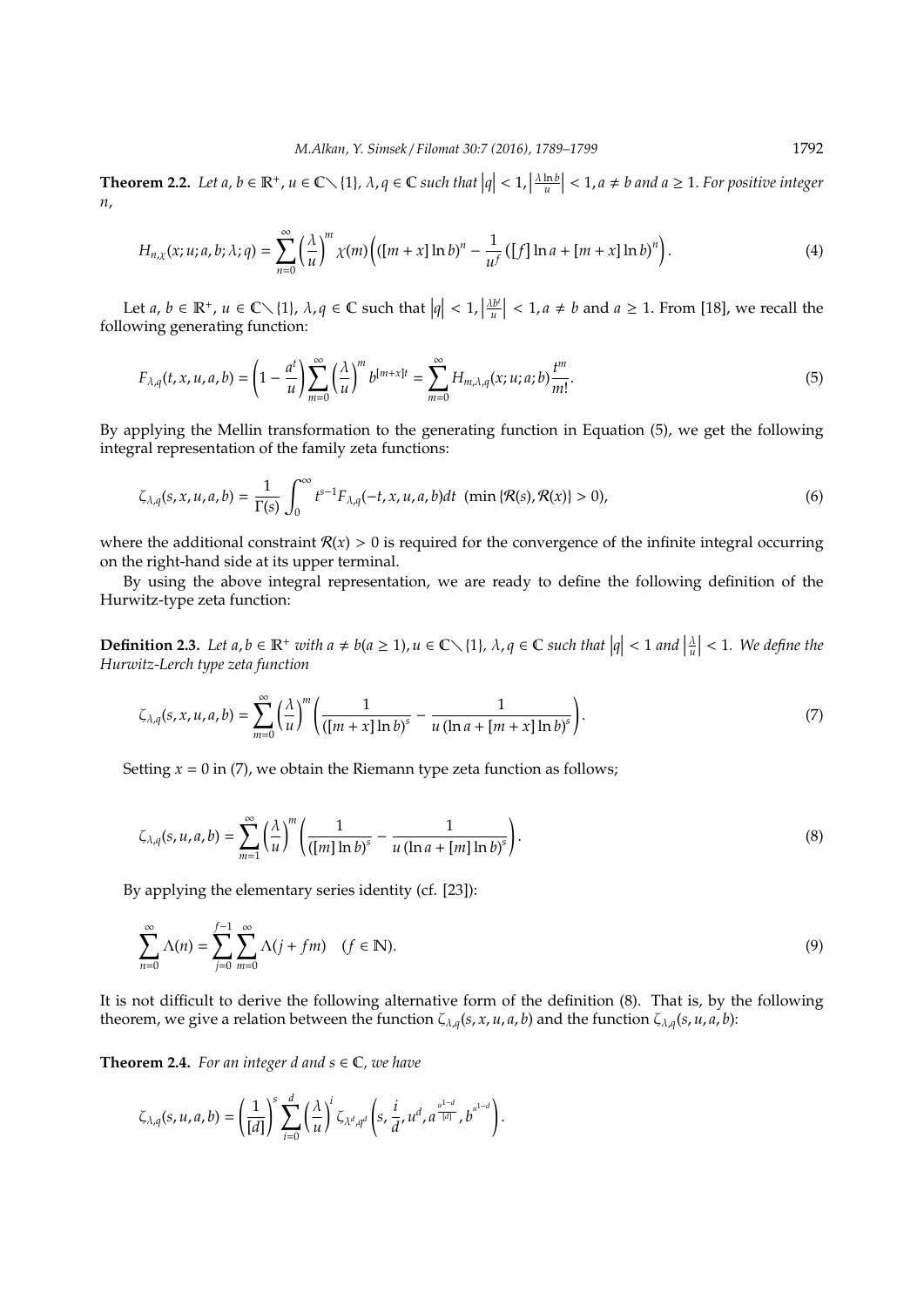*Proof.* By applying (9) to (8), we get

$$
\zeta_{\lambda,q}(s,u,a,b) = \sum_{n=1}^{\infty} \sum_{i=0}^{d-1} \left(\frac{\lambda}{u}\right)^{nd+i} \left(\frac{1}{(\lceil nd+i\rceil \ln b)^s} - \frac{1}{u(\ln a + \lceil nd + i\rceil \ln b)^s}\right)
$$
  

$$
= \left(\frac{1}{\lceil d\rceil}\right)^s \sum_{n=1}^{\infty} \sum_{i=0}^{d-1} \left(\frac{\lambda}{u}\right)^i \left(\frac{\lambda^d}{u^d}\right)^n
$$
  

$$
\left(\frac{1}{(\lceil (n+\frac{i}{d}) : q^d \rceil \ln b)^s} - \frac{1}{u^d \left(\ln a^{\frac{u^{1-d}}{\lceil d\rceil}} + \lceil (n+\frac{i}{d}) : q^d \rceil \ln b^{u^{1-d}}\right)^s}\right)
$$
  

$$
= \left(\frac{1}{\lceil d\rceil}\right)^s \sum_{i=0}^d \left(\frac{\lambda}{u}\right)^i \zeta_{\lambda^d,q^d}\left(s, \frac{i}{d}, u^d, a^{\frac{u^{1-d}}{\lceil d\rceil}}, b^{u^{1-d}}\right).
$$

Thus we complete the proof.  $\square$ 

When  $\chi(f) = 1$ , by applying the Mellin transformation to (3) and using (6), we obtain

$$
L_{\lambda,q,\chi}(s,x,u,a,b) = \sum_{i=0}^{f-1} \left(\frac{\lambda}{u}\right)^i \chi(i) \frac{1}{\Gamma(s)} \int_0^\infty t^{s-1} F_{\lambda^f,q^f} \left( [f]t, \frac{i+x}{f}, u^f, a, b \right) dt
$$
  
(min  $\{\mathcal{R}(s), \mathcal{R}(x)\} > 0$ ). (10)

By using the above integral representation, a relationship between the functions  $L_{\lambda,q,\chi}(s,x,u,a,b)$  and ζλ,*<sup>q</sup>* (*s*, *x*, *u*, *a*, *b*) is provided by Theorem 2.5 below.

**Theorem 2.5.** *Let*  $s \in \mathbb{C}$ *. Also let*  $\chi$  *be a periodic function from*  $\mathbb{N}_0$  *to*  $\mathbb{C}$  *with the period f and*  $\chi(f) = 1$ *. Then* 

$$
L_{\lambda,q,\chi}(s,x,u,a,b) = \frac{1}{[f]^s} \sum_{i=0}^{f-1} \left(\frac{\lambda}{u}\right)^i \chi(i) \zeta_{\lambda^f,q^f}\left(s,\frac{i+x}{f},u^f,a,b\right). \tag{11}
$$

Consequently, combining Equation (7) with Equation (11), we are ready to define a two-variable *L*–series as follows:

**Definition 2.6.** Let  $a, b \in \mathbb{R}^+$ ,  $u \in \mathbb{C} \setminus \{1\}$ ,  $\lambda, q \in \mathbb{C}$  such that  $|q| < 1$ ,  $|\frac{\lambda}{u}| < 1$ ,  $a \neq b$  and  $a \geq 1$ . We define the *following two-variable L-series*

$$
L_{\lambda,q,\chi}(s,x,u,a,b) = \sum_{m=0}^{\infty} \left(\frac{\lambda}{u}\right)^m \chi(m) \left(\frac{1}{(\left[m+x\right]\ln b)^s} - \frac{1}{u^f\left(\left[f\right]\ln a + \left[m+x\right]\ln b\right)^s}\right).
$$
\n(12)

Substituting *x* = 1 into Equation (12), we get one-variable *L*–series

$$
L_{\lambda,q,\chi}(s,u,a,b)=L_{\lambda,q,\chi}(s,1,u,a,b)
$$

by

$$
L_{\lambda,q,\chi}(s,u,a,b)=\sum_{m=1}^{\infty}\left(\frac{\lambda}{u}\right)^{m}\chi(m)\left(\frac{1}{(\lfloor m\rfloor \ln b)^{s}}-\frac{1}{u^{f}\left(\lfloor f\rfloor \ln a+[m]\ln b\right)^{s}}\right).
$$

As asserted by Theorem 2.7 below, the *L*–series *L*λ,*q*,χ(*s*, *x*, *u*, *a*, *b*) can be used to interpolate the generalized Eulerian polynomials  $H_{n,x}(x; u; a, b; \lambda; q)$  defined by the generating function in (3) attached to any periodic function from  $\mathbb{N}_0$  to  $\mathbb C$  with the period *f*.

Substituting  $s = -n$  ( $n \in \mathbb{N}$ ) into Equation (12), we get Theorem 4. This result gives us the proof of the following Theorem.

**Theorem 2.7.** *Let n be an positive integer. Then we have*

$$
L_{\lambda,q,\chi}(-n,x,u,a,b)=\mathcal{H}_{n,\chi}(x;u;a,b;\lambda;q).
$$

 $\lambda$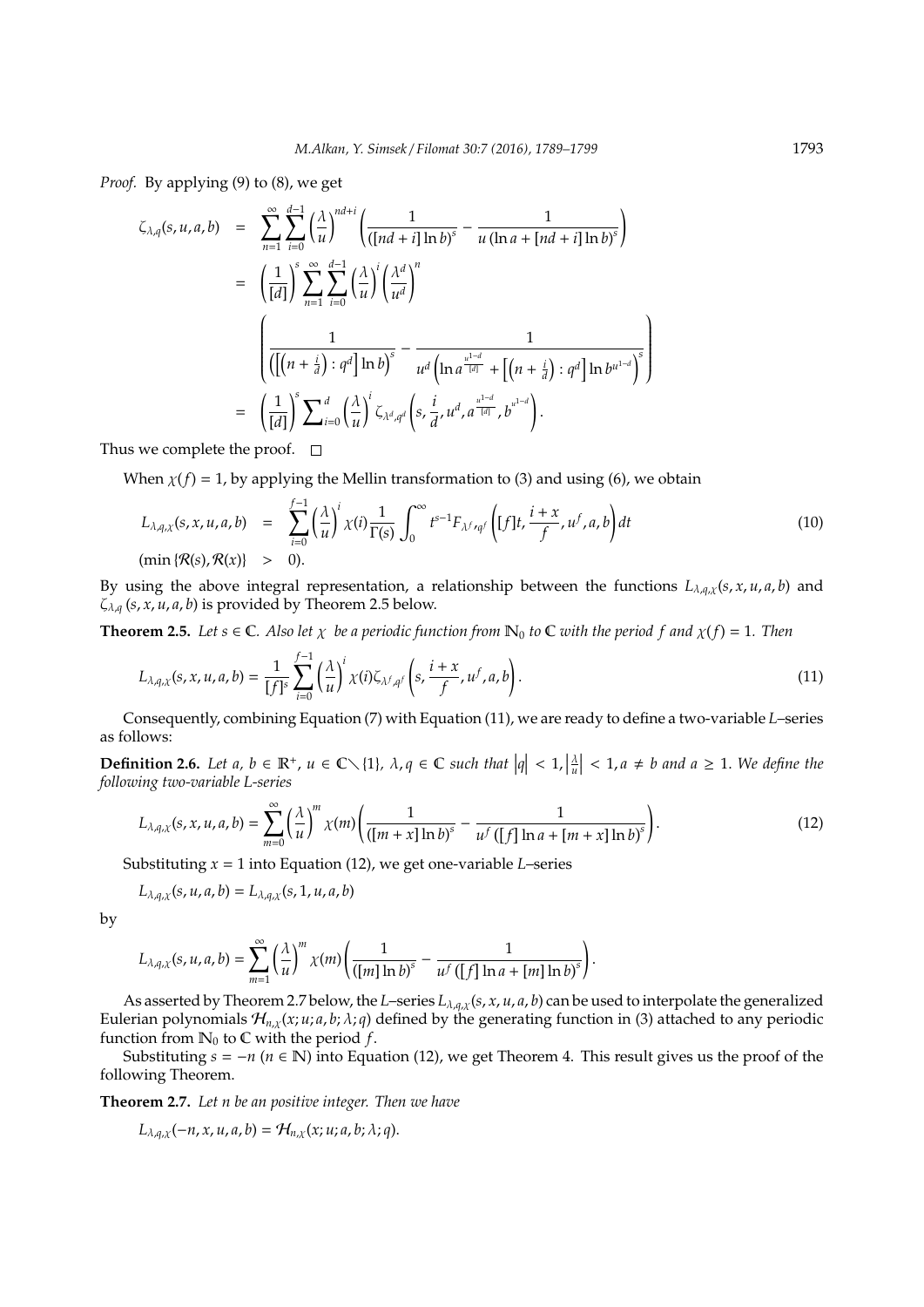### **3. Decomposition of the Generating Function and** *L***–Functions**

In this section, our aim is to decompose *L*–function attached to any periodic function  $\chi$  from  $\mathbb{N}_0$  to C with the period f. Here we use the notations  $lcm(x, y)$  for the least common multiple  $(qcd(x, y)$  for the greatest common divisor) of *x* and *y* and we also need the following notations otherwise stated;

 $i)xA = \{xa : a \in A\}$  for any subset  $A \subseteq \mathbb{N}_0$  and  $x \in \mathbb{N}_0$ .

 $ii)$  $A_n = \bigcup_{i=1}^n (dp_i N_0)$  where  $d \in \mathbb{N}$ ,  $p_i$  is a prime number such that  $gcd(dp_i, dp_j) = d$  for all  $i, j \in \{1, ..., n\}$  and  $i \neq j$ ,

 $iii)$ *A*<sup>*n*0</sup> = { $dp_1$ , ...,  $dp_n$ }, *iv*)*A*<sup>*ni*</sup> = { $lcm(a, b)$  :  $a, b \in A$ <sup>*n*(*i*−1)}.</sup> We start to recall the fact that

$$
x\mathbb{N}_0\cap y\mathbb{N}_0=lcm(x,y)\mathbb{N}_0
$$

for a positive integers *x* and *y*. In particular, we get  $x\mathbb{N}_0 \cap y\mathbb{N}_0 = xy\mathbb{N}_0$  whenever *x* and *y* are distinct prime numbers. We recall the following result from [1, Theorem 3.1] with the modified proof .

**Theorem 3.1.** *With the above notations, we get*

$$
\sum_{i \in A_n} F(i) = \sum_{j=0}^{n-1} (-1)^j \sum_{l \in A_{nj}} \sum_{i \in l \mathbb{N}_0} F(i).
$$
\n(13)

*Proof.* For the proof of this Theorem, we use the induction method.

For *i*,  $j \in \{1, ..., n\}$ , it is clear that  $lcm(dp_i, dp_j) = dp_i p_j$  since  $gcd(p_i, p_j) = 1$ . If *n* = 2 in (13), then  $A_{20} = {dp_1, dp_2}$  and  $A_{21} = {dp_1p_2}$ . We have

$$
\sum_{i \in A_2} F(i) = \sum_{j=0}^1 (-1)^j \sum_{l \in A_{2j}} \sum_{i \in l \mathbb{N}_0} F(i).
$$
\n(14)

If  $n = 3$  in (13), then  $A_{30} = \{dp_1, dp_2, dp_3\} = A_{20} \cup \{dp_3\}, A_{31} = p_3A_{20} \cup A_{21} = \{dp_1p_2, dp_1p_3, dp_2p_3\}$  and  $A_{32} = p_3 A_{21} = \{dp_1p_2p_3\}$ . By using the De-Morgan's law of sets, we get the following equality

$$
(dp_3\mathbb{N}_0)\cap A_2=\cup_{i=1}^2(dp_3\mathbb{N}_0\cap dp_i\mathbb{N}_0)=p_3A_2.
$$

Then

$$
\sum_{i \in \cup_{i=1}^2 dp_3 p_i \mathbb{N}_0} F(i) = \sum_{j=0}^1 (-1)^j \sum_{l \in p_3 A_{2j}} \sum_{i \in l \mathbb{N}_0} F(i).
$$
 (15)

By combining Equation (14) with (15), we get

$$
\sum_{i \in A_3} F(i) = \sum_{i \in p_3 dN_0} F(i) + \sum_{i \in A_2} F(i) - \sum_{i \in \bigcup_{i=1}^2 dp_3 p_i N_0} F(i)
$$
\n
$$
= \sum_{i \in p_3 dN_0} F(i) + \left( \sum_{j=0}^1 (-1)^j \sum_{l \in A_{2j}} \sum_{i \in lN_0} F(i) \right) - \left( \sum_{j=0}^1 (-1)^j \sum_{l \in p_3 A_{2j}} \sum_{i \in lN_0} F(i) \right)
$$
\n
$$
= \sum_{l \in A_{30}} \sum_{i \in lN_0} F(i) - \left( \sum_{l \in A_{21}} \sum_{i \in lN_0} F(i) + \sum_{l \in p_3 A_{20}} \sum_{i \in lN_0} F(i) \right) + \sum_{l \in p_3 A_{21}} \sum_{i \in lN_0} F(i)
$$
\n
$$
= \sum_{l \in A_{30}} \sum_{i \in lN_0} F(i) - \sum_{l \in A_{31}} \sum_{i \in lN_0} F(i) + \sum_{l \in A_{32}} \sum_{i \in lN_0} F(i)
$$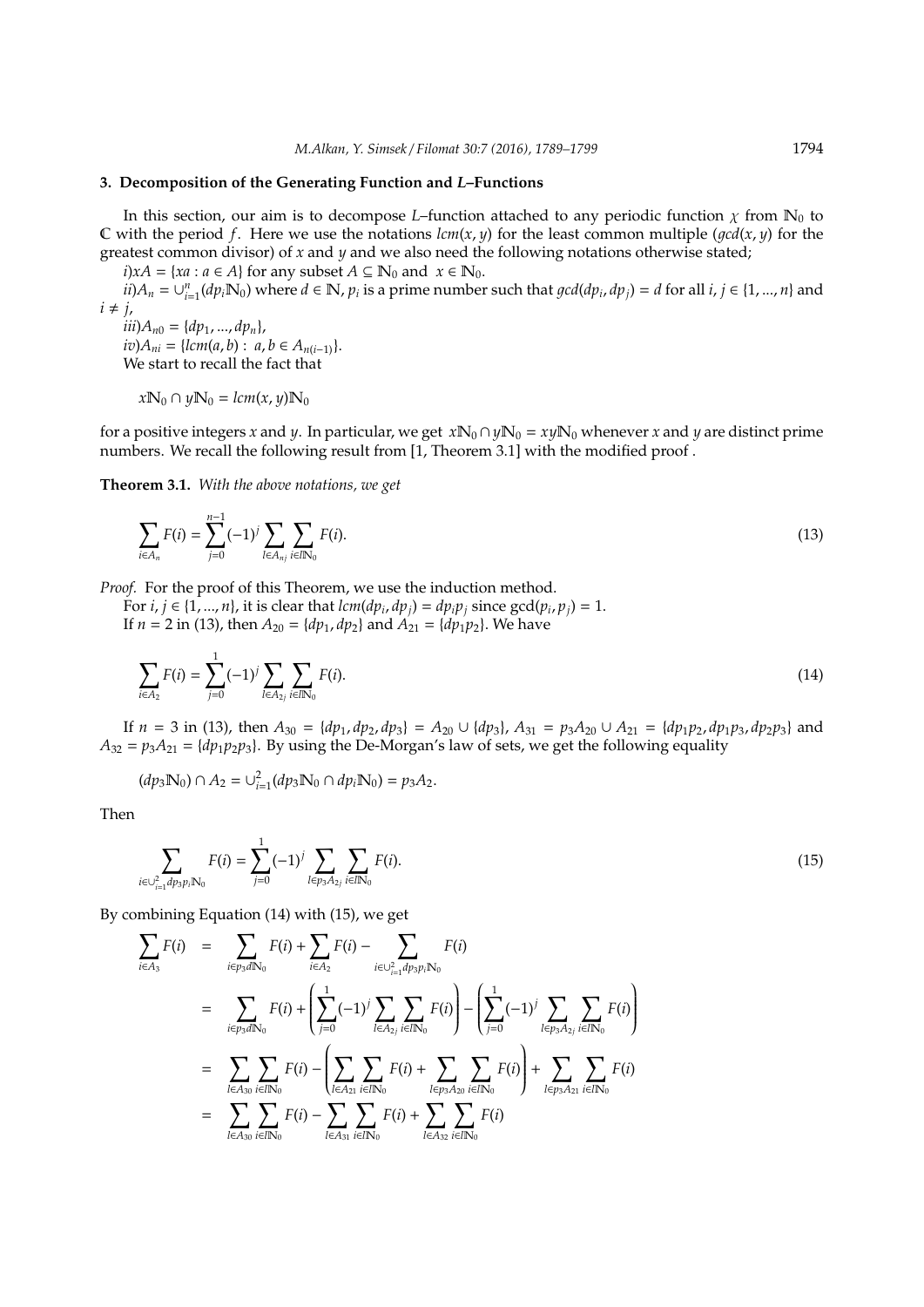Now we assume the hypothesis is hold for *n* − 1, and construct the following sets

$$
A_{n0} = {dp_1, ..., dp_n} = {dp_n} \cup A_{(n-1)0}
$$
  

$$
A_{ni} = A_{(n-1)i} \cup p_n A_{(n-1)(i-1)}
$$

for all  $0 < i < n-1$  and  $A_{n(n-1)} = p_n A_{(n-1)(i-2)}$ . It is clear that  $p_n A_{(n-1)(i-1)} \cap A_{(n-1)i} = \emptyset$  for all *i*. Moreover, we have

$$
(dp_n \mathbb{N}_0) \cap A_{n-1} = p_n A_{n-1}.
$$

By the induction on *n*, we get

$$
\sum_{i \in A_{n-1}} F(i) = \sum_{j=0}^{n-2} (-1)^j \sum_{l \in A_{(n-1)j}} \sum_{i \in l \mathbb{N}_0} F(i),
$$
\n
$$
\sum_{i \in p_n A_{n-1}} F(i) = \sum_{j=0}^{n-2} (-1)^j \sum_{l \in p_n A_{(n-1)j}} \sum_{i \in l \mathbb{N}_0} F(i).
$$
\n(17)

By using Equation (16) and (17), we have

$$
\sum_{i \in A_n} F(i) = \sum_{i \in p_n dN_0} F(i) + \left( \sum_{j=0}^{n-2} (-1)^j \sum_{l \in A_{(n-1)j}} \sum_{i \in lN_0} F(i) \right) - \sum_{i \in p_n A_{n-1}} F(i)
$$
\n
$$
= \sum_{l \in A_{n0}} \sum_{i \in lN_0} F(i) - \left( \sum_{l \in A_{(n-1)1}} \sum_{i \in lN_0} F(i) + \sum_{l \in p_n A_{(n-1)0}} \sum_{i \in lN_0} F(i) \right) + \left( \sum_{j=2}^{n-2} (-1)^j \sum_{l \in A_{(n-1)j}} \sum_{i \in lN_0} F(i) \right) - \left( \sum_{j=1}^{n-2} (-1)^j \sum_{l \in p_n A_{(n-1)j}} \sum_{i \in lN_0} F(i) \right)
$$
\n
$$
= \sum_{j=0}^{n-1} (-1)^j \sum_{l \in A_{nj}} \sum_{i \in lN_0} F(i).
$$

The proof is completed.  $\square$ 

Let  $f = \prod^n$  $\prod_{i=1}^{n} p_i^{t_i}$  where  $p_i$  is a prime number for  $i \in \mathbb{N}$  and  $t_i, n \in \mathbb{N}$ . Then it is easy to prove that  $\mathbb{N}_0 = C \cup A_n$ and  $C \cap A_n = \emptyset$  where  $A_n = \bigcup_{i=1}^n (p_i \mathbb{N}_0)$  and

$$
C = \{l \in \mathbb{N}_0 : \gcd(f, l) = 1\}.
$$

Therefore, we get the following equation in [1, Theorem 3.4];

$$
\sum_{i \in \mathbb{N}_0} F(i) = \sum_{i \in \mathbb{C}} F(i) + \sum_{i \in A_n} F(i).
$$
 (18)

Now to decompose our generating function, we define the following two periodic functions. *i*) Let  $f = df_d$  for some positive integer *d* and  $f_d$ . Then we define the function

$$
\chi_d(n):=\chi(dn).
$$

Then for  $m \in \mathbb{N}_0$ ,

$$
\chi_d(x) = \chi(dx) = \chi(fm + dx) = \chi(f_d dm + dx) = \chi(d(f_d m + x)) = \chi_d(f_d m + x).
$$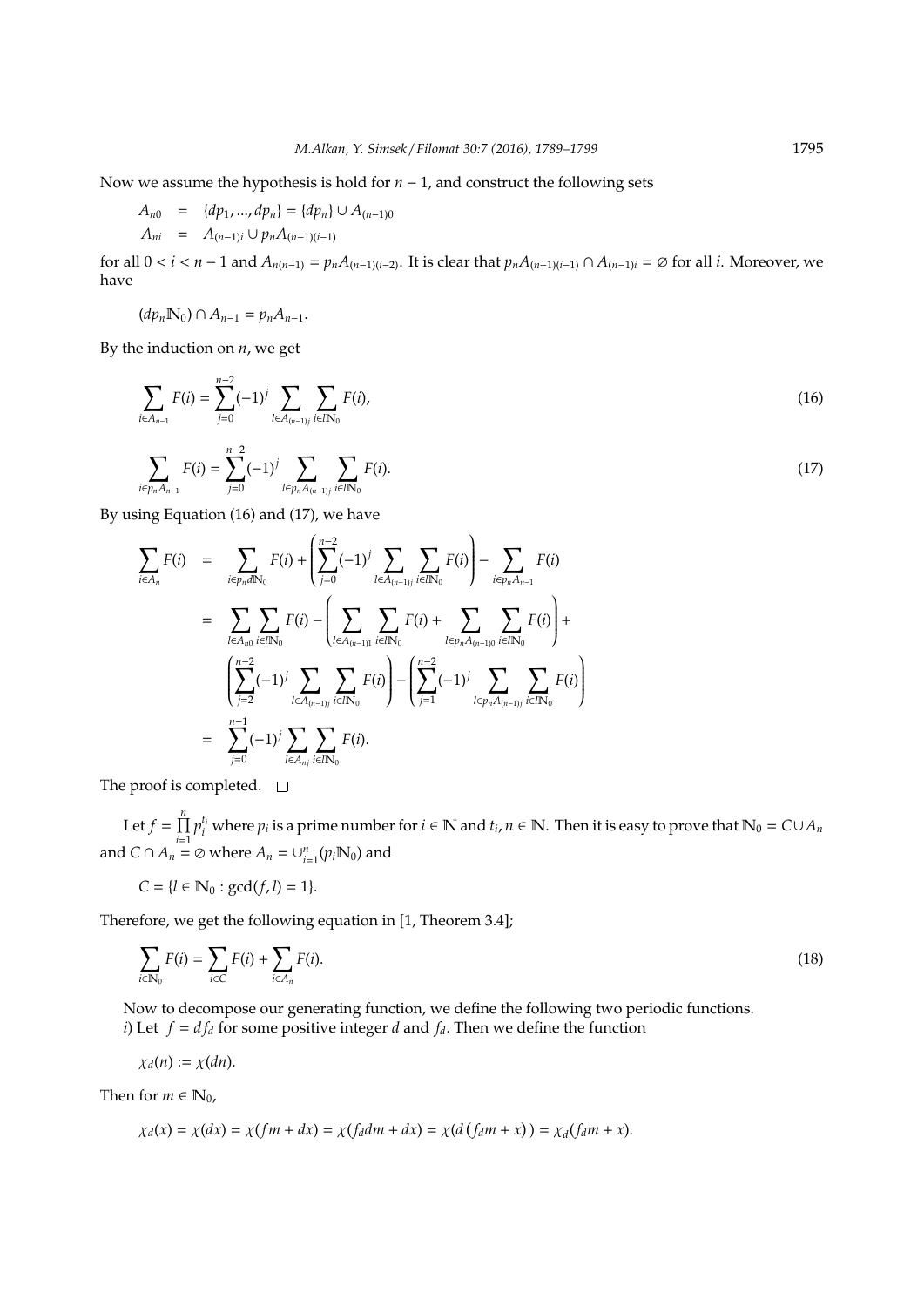Thus its period is *fd*.

*ii*) We define the function

$$
\chi_D(n) = \begin{cases} \chi(n) & \text{if } \gcd(n, f) = 1 \\ 0 & \text{otherwise} \end{cases}.
$$

It is clear that its period is *f*.

We are ready to obtain two decompositions of the generating function for the *q*–Eulerian polynomials attached to the periodic function  $\chi$  by the following theorem.

**Theorem 3.2.** *With the above notations. Then*

$$
F_{\lambda,q,\chi}(t,x,u,a,b) = \sum_{j=0}^{n-1} (-1)^j \sum_{d \in A_{nj}} F_{\lambda^d,q^d,\chi_d} \left( t, \frac{x}{d}, u^d, a^{[d]}, b^{[d]} \right) + F_{\lambda,q,\chi_D}(t,x,u,a,b), \tag{19}
$$

$$
F_{\lambda,q,\chi}(t,x,u,a,b) = \sum_{j=0}^{n-1} (-1)^j \sum_{d \in A_{nj}} F_{\lambda^d,q^d,\chi_d} \left( [d]t, \frac{x}{d}, u^d, a, b \right) + F_{\lambda,q,\chi_D}(t,x,u,a,b). \tag{20}
$$

*Proof.* We note that  $f = df_d$  for some positive integer *d* and  $f_d$  and observe that

$$
\sum_{n \in d\mathbb{N}_0} \left(\frac{\lambda}{u}\right)^n b^{[n+x]t} \chi(n) = \sum_{n \in \mathbb{N}_0} \left(\frac{\lambda}{u}\right)^{dn} b^{[dn+x]t} \chi(dn)
$$
  

$$
= \sum_{n \in \mathbb{N}_0} \sum_{i=0}^{f_d-1} \left(\frac{\lambda}{u}\right)^{d(nf_d+i)} b^{[d(nf_d+i)+x]t} \chi(d(nf_d+i))
$$
  

$$
= \sum_{n \in \mathbb{N}_0} \sum_{i=0}^{f_d-1} \left(\frac{\lambda^d}{u^d}\right)^{n f_d+i} b^{t[d][n f_d+i+\frac{x}{d}]_{q^d}} \chi_d(i)
$$
  

$$
= \sum_{i \in \mathbb{N}_0} \left(\frac{\lambda^d}{u^d}\right)^i b^{t[d][i+\frac{x}{d}]_{q^d}} \chi_d(i).
$$

By using the above equation, we get

$$
\left(1-\frac{a^{[f]t}}{u^f}\right)\sum_{n\in(d\mathbb{N}_0)}\left(\frac{\lambda}{u}\right)^n b^{[n+x]t}\chi(n) = \left(1-\frac{a^{[d][f_d]_{q^d}t}}{(u^d)^{f_d}}\right)\sum_{i\in\mathbb{N}_0}\left(\frac{\lambda^d}{u^d}\right)^i b^{[d][i+\frac{x}{d}]_{q^d}t}\chi_d(i).
$$
\n(21)

Then the Equation (21) equal to both  $F_{\lambda^d,q^d,\chi_d}(t,\frac{x}{d},u^d,a^{[d]},b^{[d]})$  and  $F_{\lambda^d,q^d,\chi_d}([d]t,\frac{x}{d},u^d,a,b)$ . Hence combining Equation (18), Equation (13) and Equation (21), we obtain

$$
F_{\lambda,q,\chi}(t,x,u,a,b) = \left(1 - \frac{a^{\lfloor f \rfloor t}}{u^f}\right) \sum_{m \in \mathbb{N}_0} \left(\frac{\lambda}{u}\right)^m b^{\lfloor m+x \rfloor t} \chi(m)
$$
  
\n
$$
= \left(1 - \frac{a^{\lfloor f \rfloor t}}{u^f}\right) \left(\sum_{m \in \mathbb{C}} \left(\frac{\lambda}{u}\right)^m b^{\lfloor m+x \rfloor t} \chi(m) + \sum_{m \in A_n} \left(\frac{\lambda}{u}\right)^m b^{\lfloor m+x \rfloor t} \chi(m)\right)
$$
  
\n
$$
= F_{\lambda,q,\chi_D}(t,x,u,a,b) + \sum_{j=0}^{n-1} (-1)^j \sum_{q \in A_{nj}} \left(\left(1 - \frac{a^{\lfloor f \rfloor t}}{u^f}\right) \sum_{i \in q \mathbb{N}_0} \left(\frac{\lambda}{u}\right)^i b^{\lfloor i+x \rfloor t} \chi(i)\right).
$$

Therefore, we obtain Equation (19). Proof of Equation (20) is similar to that of Equation (19), we omit it.  $\square$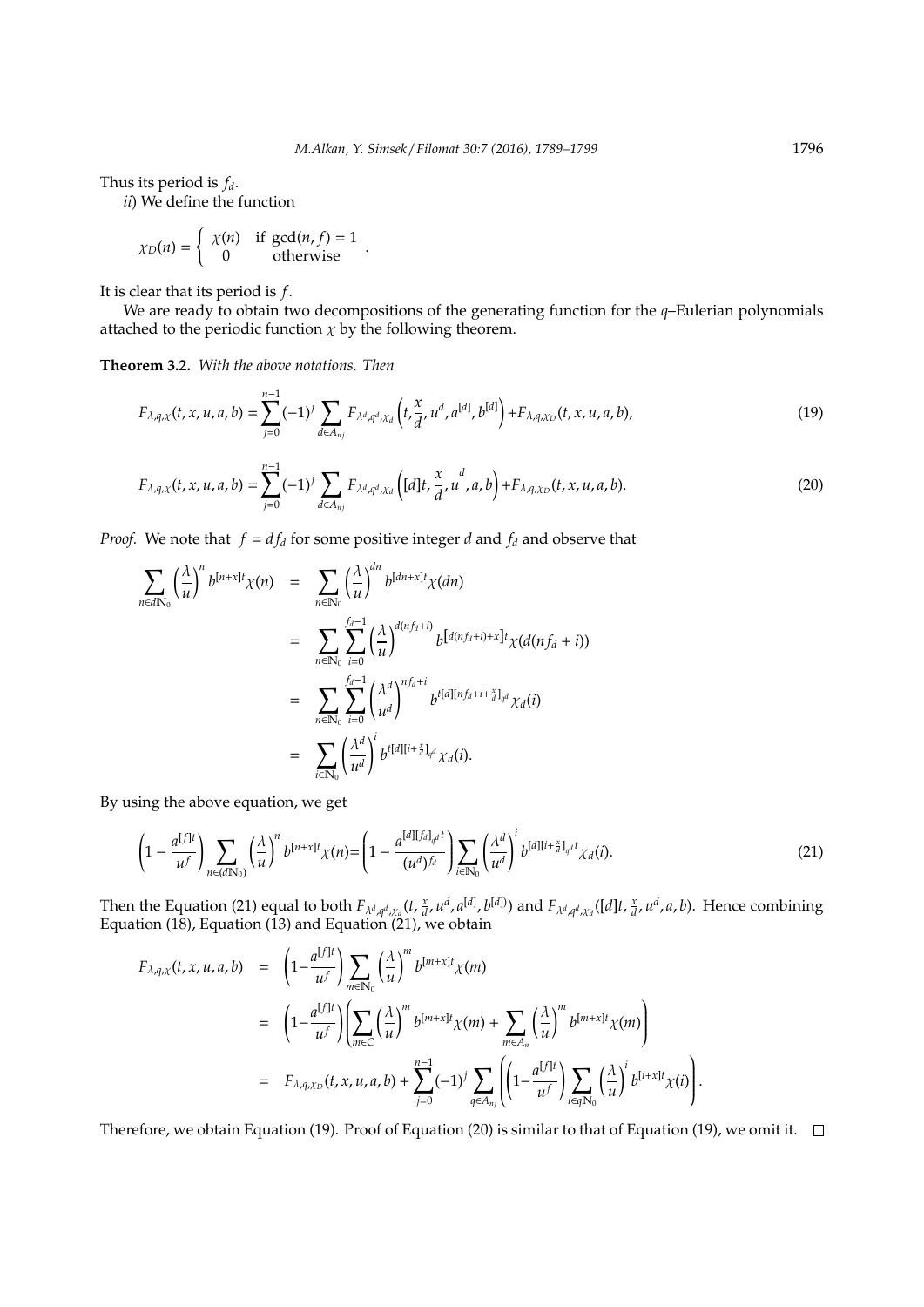We also obtain the decomposition of the generating function  $F_{\lambda,q,\chi}(t,u,a,b)$  by substituting  $x = 0$  in to Equation (19). Moreover, using Equation (19), we have

$$
F_{\lambda,q,\chi}(t,x,u,a,b) = \sum_{m=0}^{\infty} \sum_{j=0}^{n-1} (-1)^j \sum_{d \in A_{nj}} H_{m,\chi_d} \left( \frac{x}{d}; u^d; a^{[d]}, b^{[d]}; \lambda^d; q^d \right) \frac{t^m}{m!} + \sum_{m=0}^{\infty} H_{m,\chi_D}(x; u; a, b; \lambda; q) \frac{t^m}{m!}.
$$

After some elementary calculations in the above equation, we arrive at Equation (23). Similarly from the Equation (0), we arrive at Equation (22). Therefore we get the following theorem:

**Theorem 3.3.** Let  $a, b \in \mathbb{R}^+, u \in \mathbb{C} \setminus \{1\}, \lambda, q \in \mathbb{C}$  such that  $|q| < 1, |\frac{\lambda b}{u}| < 1, a \neq b$  and  $a \geq 1$ . For a positive integer *m*, *we have that*

$$
H_{m,\chi}(x;u;a,b;\lambda;q) = \sum_{j=0}^{n-1} (-1)^j \sum_{d \in A_{nj}} [d]^m H_{m,\chi_d} \left( \frac{x}{d}, u^d; a, b; \lambda^d; q^d \right) + H_{m,\chi_D}(x;u;a,b;\lambda;q) \tag{22}
$$

*and*

$$
H_{m,\chi}(x;u;a,b;\lambda;q) = \sum_{j=0}^{n-1} (-1)^j \sum_{d \in A_{nj}} H_{m,\chi_d} \left( \frac{x}{d}, u^d; a^{[d]}, b^{[d]}; \lambda^d; q^d \right) + H_{m,\chi_D}(x;u;a,b;\lambda;q). \tag{23}
$$

**Theorem 3.4.** *For*  $s \in \mathbb{C}$ *, we have* 

$$
L_{\lambda,q,\chi}(s,x,u,a,b) = \sum_{j=0}^{n-1} (-1)^j \sum_{d \in A_{nj}} L_{\lambda^d,q^d,\chi_d} \left( s, \frac{x}{d}, u^d, a^{[d]}, b^{[d]} \right) + L_{\lambda,q,\chi_D}(s,x,u,a,b) \tag{24}
$$

*and*

$$
L_{\lambda,q,\chi}(s,x,u,a,b) = \sum_{j=0}^{n-1} (-1)^j \sum_{d \in A_{nj}} \frac{1}{[d]^s} L_{\lambda^d,q^d,\chi_d}\left(s, \frac{x}{d}, u^d, a, b\right) + L_{\lambda,q,\chi_D}(s,x,u,a,b). \tag{25}
$$

*Proof.* By applying the Mellin transformation to Equation (19) and Equation (20), respectively and using similar method in (6) and in (10), we easily arrive at the desired results (24) and (25) asserted by Theorem 3.4. So we complete the proof.  $\square$ 

If the period of  $\chi$  is prime then we obtain the following theorem.

**Theorem 3.5.** *Let period of*  $\chi$  *be a prime integer p with*  $\chi(p) = 1$ *. Then we have* 

$$
L_{\lambda,q,\chi}(s,x,u,a,b)=L_{\lambda,q,\chi_D}(s,x,u,a,b)+\frac{1}{[p]^s}\zeta_{\lambda^p,q^p}\left(s,\frac{x}{p},u^p,a,b\right).
$$
\n(26)

*Proof.* We note that  $n = 1$  in Equation (24) and  $\chi_D(m) = \chi(m)$  whenever gcd $(m, f) = 1$  and  $\chi(mp) = \chi_p(m) = 1$ for all positive integer *m*. Therefore, we get that

$$
L_{\lambda,q,\chi}(s,x,u,a,b) = \sum_{d \in A_{n0}} L_{\lambda^d,q^d,\chi_d}\left(s, \frac{x}{d}, u^d, a^{[d]}, b^{[d]}\right) + L_{\lambda,q,\chi_D}(s,x,u,a,b)
$$
  

$$
= L_{\lambda^p,q^p,1}\left(s, \frac{x}{p}, u^p, a^{[p]}, b^{[p]}\right) + L_{\lambda,q,\chi_D}(s,x,u,a,b).
$$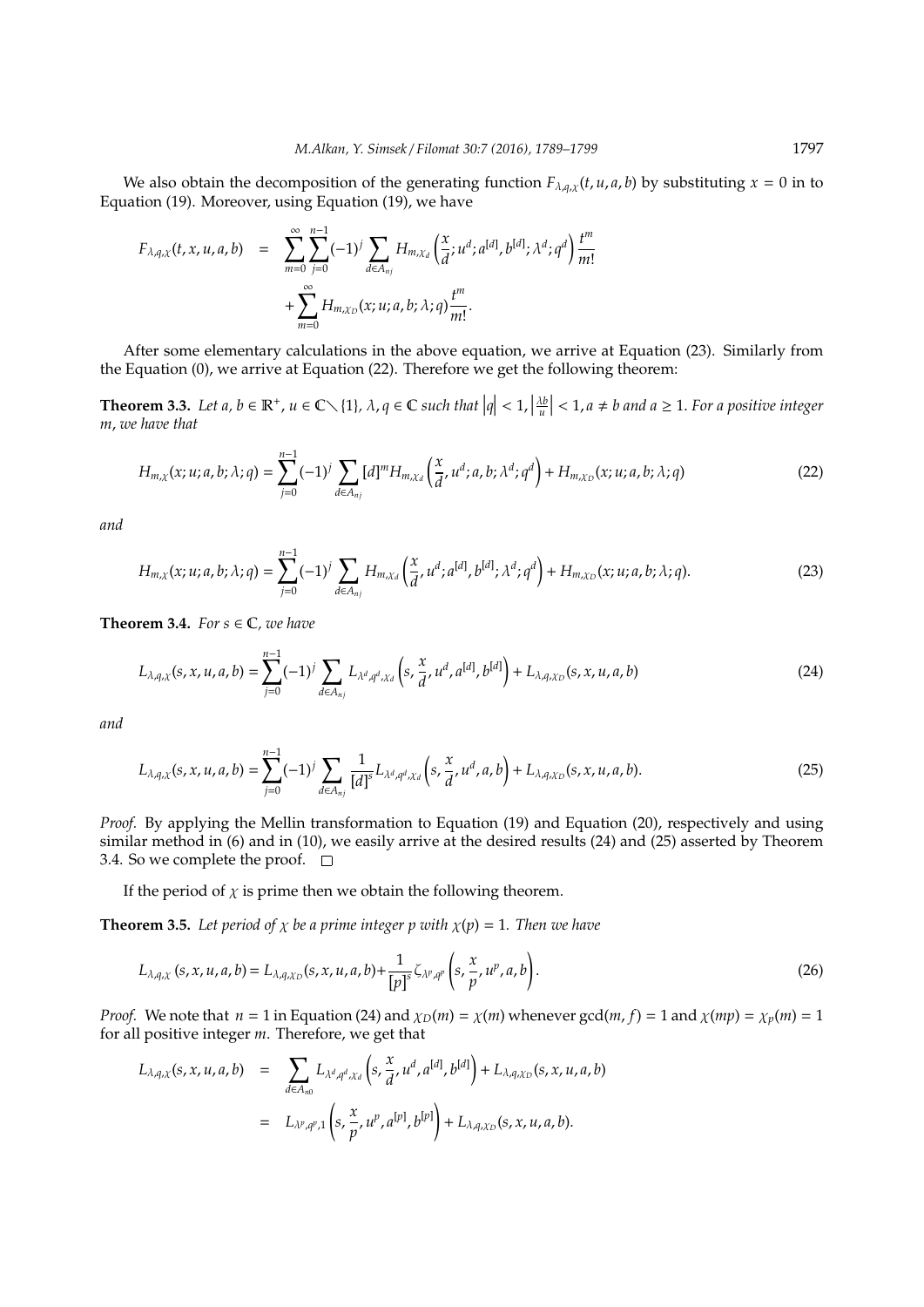By Equation (12), we have

$$
L_{\lambda,q,\chi}(s,x,u,a,b) = L_{\lambda,q,\chi_D}(s,x,u,a,b) + \sum_{m=0}^{\infty} \left(\frac{\lambda^p}{u^p}\right)^m
$$
  

$$
= L_{\lambda,q,\chi_D}(s,x,u,a,b) + \frac{1}{[p]^s} \sum_{m=0}^{\infty} \left(\frac{\lambda^p}{u^p}\right)^m
$$
  

$$
= L_{\lambda,q,\chi_D}(s,x,u,a,b) + \frac{1}{[p]^s} \sum_{m=0}^{\infty} \left(\frac{\lambda^p}{u^p}\right)^m
$$
  

$$
\left(\frac{1}{\left([m+\frac{x}{p}]_{q^p}\ln b\right)^s} - \frac{1}{u^p\left(\ln a + [m+\frac{x}{p}]_{q^p}\ln b\right)^s}\right)
$$
  

$$
= L_{\lambda,q,\chi_D}(s,x,u,a,b) + \frac{1}{[p]^s} \zeta_{\lambda^p,q^p}\left(s,\frac{x}{p},u^p,a,b\right).
$$

Let  $\chi$  be a periodic function with a period  $f$  and  $\chi(f) = 1$  where  $f = p_1p_2$  for some prime integers *p*<sub>1</sub> and *p*<sub>2</sub>. Then the period of  $\chi_{p_1}$  is *p*<sub>2</sub> and  $\chi_{p_1}(i) = \chi(p_1 i)$  for all  $i \in \{1, ..., p_2 - 1\}$  and  $\chi_{p_1}(p_2) = \chi(p_{12})$  where  $p_{12} = p_1 p_2$ . Therefore, it follows that

$$
L_{\lambda^{p_{12}},q^{p_{12}},\chi_{p_{12}}}\left(s,\frac{x}{p_{12}},u^{p_{12}},a^{[p_{12}]},b^{[p_{12}]}\right)=\zeta_{\lambda^{p_{12}},q^{p_{12}}}\left(s,\frac{x}{p_{12}},u^{p_{12}},a^{[p_{12}]},b^{[p_{12}]}\right)
$$

since  $\chi(p_1p_2) = 1$ . On the other hand, by using Equation (24), we get

$$
L_{\lambda,q,\chi}(s,x,u,a,b) = L_{\lambda^{p_1},q^{p_1},\chi_{p_1}}\left(s,\frac{x}{p_1},u^{p_1},a^{[p_1]},b^{[p_1]}\right) + L_{\lambda^{p_2},q^{p_2},\chi_{p_2}}\left(s,\frac{x}{p_2},u^{p_2},a^{[p_2]},b^{[p_2]}\right) - \zeta_{\lambda^{p_{12}},q^{p_{12}}}\left(s,\frac{x}{p_2},u^{p_{12}},a^{[p_{12}]},b^{[p_{12}]}\right) + L_{\lambda,q,\chi_{D}}(s,x,u,a,b).
$$

Moreover, by using the same argument, one may obtain some different decompositions for the *L*–type function.

**Example 3.6.** Let the period of  $\chi$  be  $p_1^t p_2^t p_3^{t_3}$  for prime integers  $p_i$  and  $t_i \in \mathbb{N}$ . Then we construct the following sets

 $A_{30} = \{p_1, p_2, p_3\}, A_{31} = \{p_{12} = p_1p_2, p_{13} = p_1p_3, p_{23} = p_2p_3\}$  and  $A_{32} = \{p_{123} = p_1p_2p_3\}.$  Then by using Equation *(23), we decompose the q–Eulerian number attached the periodic function*  $\chi$  :

$$
H_{m,\chi}(u;a,b;\lambda;q) = H_{m,\chi_D}(u;a,b;\lambda;q) + \sum_{i=1}^3 H_{m,\chi_{p_i}}(u^{p_i};a^{[p_i]},b^{[p_i]},\lambda^{p_i};q^{p_i})
$$
  
-
$$
H_{m,\chi_{p_{23}}}(u^{p_{23}};a^{[p_{23}]},b^{[p_{23}]};\lambda^{p_{23}};q^{p_{23}}) - \sum_{i=2}^3 H_{m,\chi_{p_1i}}(u^{p_{1i}};a^{[p_{1i}]},b^{[p_{1i}]};\lambda^{p_{1i}};q^{p_{1i}})
$$
  
+
$$
H_{m,\chi_{p_{123}}}(u^{p_{123}},a^{[p_{123}]},b^{[p_{123}]};\lambda^{p_{123}};q^{p_{123}}).
$$